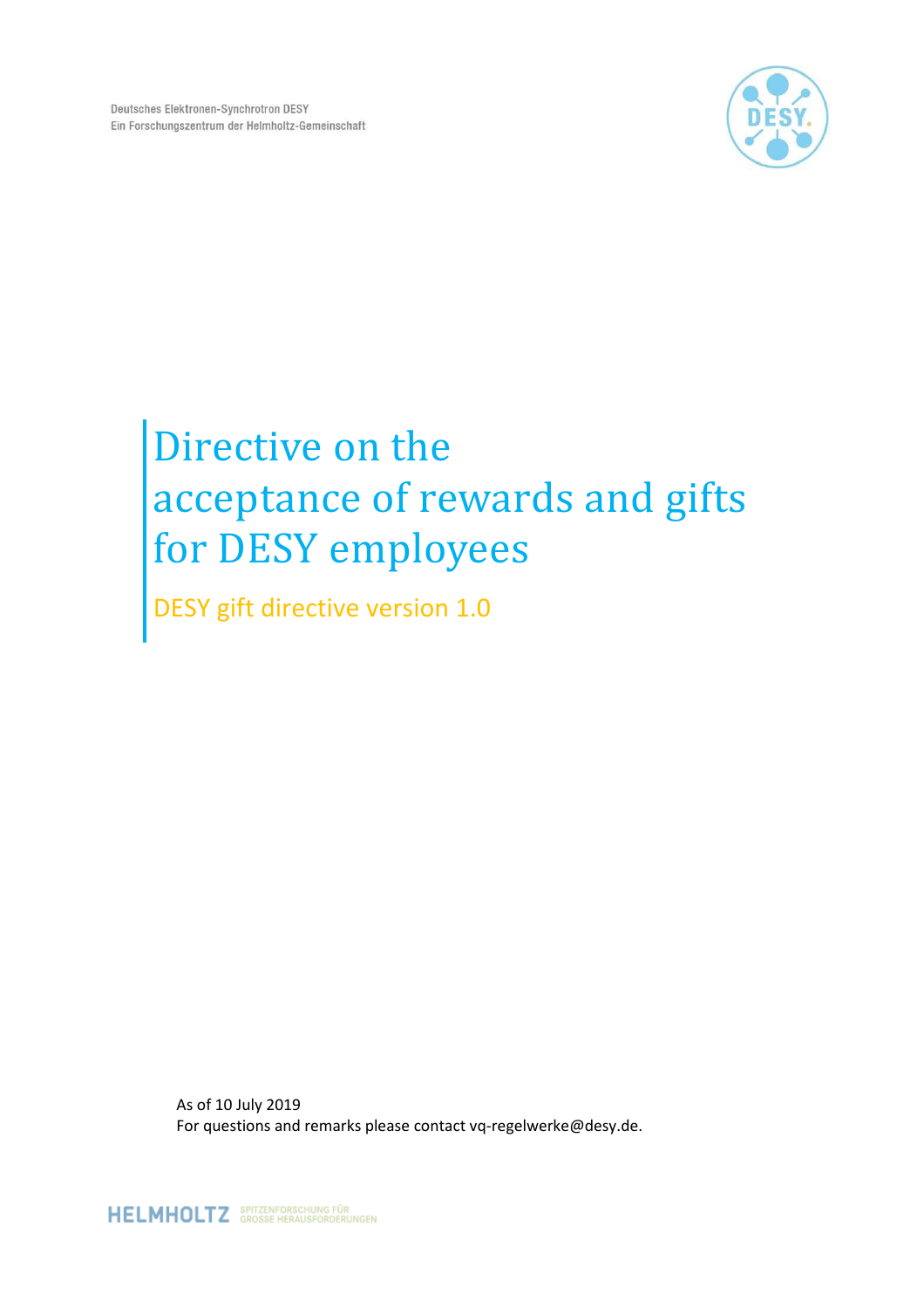

# *Revision history*

| Ver-<br>sion | <b>Author</b>    | <b>Date</b>  | <b>Summary</b>                                              |
|--------------|------------------|--------------|-------------------------------------------------------------|
| 1.0          | Heidrun Bojahr / | 10 July 2019 | coordinated with DESY Central Works Council (27 June 2019), |
|              | AKP-DESY         |              | brought into force on 1 August 2019 acc. to DESY            |
|              |                  |              | Directorate's decision of 18 April 2019                     |
|              |                  |              |                                                             |
|              |                  |              |                                                             |
|              |                  |              |                                                             |
|              |                  |              |                                                             |
|              |                  |              |                                                             |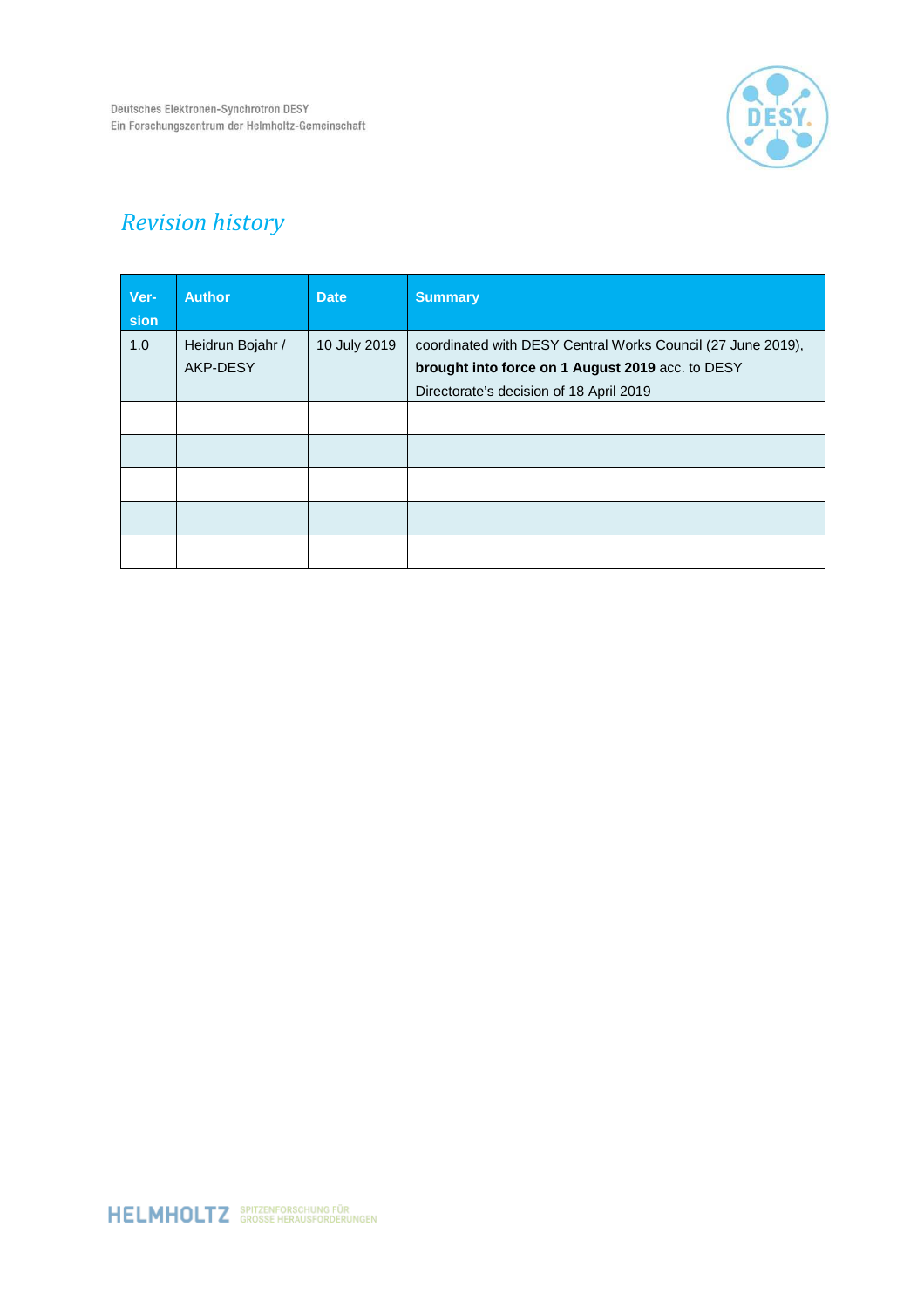# Directive on the acceptance of rewards and gifts by DESY employees

# **1. Fundamentals**

#### **1.1. Subject**

DESY as a beneficiary of institutional funding is committed to correspondingly apply the Federal Government Directive to prevent corruption<sup>1</sup> and to take action against corruption at DESY. Corruption damages the reputation of DESY and involved employees will be personally prosecuted. In order to protect DESY and its employees, it is necessary to prevent corruption and to avoid any apparent exercise of personal advantage.

#### **1.2. Aim**

 $\overline{a}$ 

This directive specifies the applicable rules and procedures at DESY concerning the acceptance of rewards and gifts from third parties by DESY employees.

#### **1.3. Field of application**

This directive is to be observed by all DESY employees. It applies accordingly for DESY leading scientists and members of the DESY directorate. Arrangements made elsewhere, e.g. a permit requirement by the directorate or the foundation council, are unconcerned.

All other persons of other employers working at DESY are subject to the applicable regulations of their institutions.

#### **1.4. Definition: gifts**

Analogous to the circular of the BMI $^2$ , rewards and gifts are

all monetary and in-kind gifts, benefits, rewards or invitations,

which are offered by a giver to employees with regard to their work at DESY (see 1.5) and which either directly or indirectly, materially or immaterially, will improve the employee's economic situation (benefit) to which the recipient has no legal claim.

This does not only include cash money but also all kinds of in-kind benefits. These are for example:

- the possibility to obtain or use goods (motor vehicles, machines, fuel, or the like) without costs or for a lower price, e.g. through discounts or rebates
- gift coupons, free passes or entrance cards, travel or flight tickets
- benefits for private business dealings, such as interest-free or low-interest loans
- provision of shopping opportunities at a preferential price, participation in supplies to **DESY**
- invitations including hospitality without official reasons
- free or cost-reduced provision of accommodation without official reasons
- invitation to information and representative events without official reasons
- invitation to or taking along somebody on holiday trips, or payment of these

 $^1$  Federal Government Directive to prevent corruption in Federal Administration as of 30 July 2004.

 $^2$  Circular of the Federal Ministry of the Interior (BMI) as of 08 November 2004 concerning the prohibition to accept rewards or gifts in the federal administration (DI3-210170/1).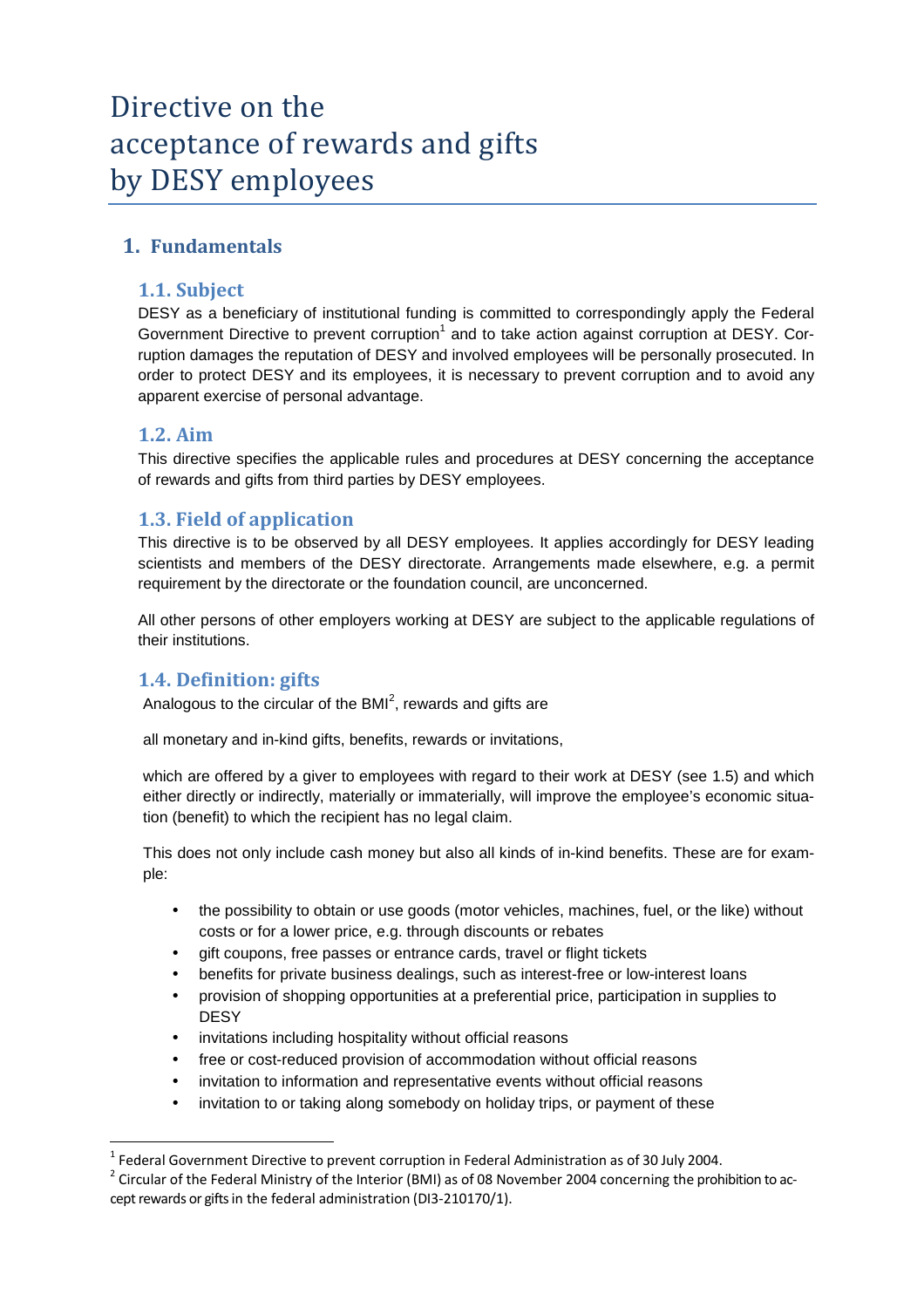inheritance law benefits (legacy or appointment as heir)

For the purpose of simplification, the above-mentioned gifts, rewards and benefits will be defined as "gifts" hereafter.

#### **1.5. Definition: giver**

This policy defines as givers or giving entities all enterprises, institutes, institutions which are not DESY, and persons, which act as representatives of these enterprises and additionally private persons which are not from DESY.

#### **1.6. Definition: acceptance of gifts**

Accepting a gift must not be explicitly declared, conclusive behaviour will be sufficient. A gift addressed, sent or presented to a person is regarded as accepted if it is not explicitly refused or returned. It is also regarded as accepted if it is received on behalf of the donee by others, e.g. by the secretary's office.

A gift is also regarded as accepted when it is given away immediately, e.g. distributed among colleagues or donated to a charitable institution.

#### **1.7. Legal basis**

According to collective labour agreement (§ 3 Abs. 2 TV-AVH), DESY employees are not allowed to accept rewards, gifts, provisions or other benefits relating to their work from third parties (a giver, see 1.4). Exceptions are only possible with the approval<sup>3</sup> of the employer (exemptions). In case that such benefits are offered to employees, this must be reported immediately to the employer (duty of disclosure).

#### **1.8. DESY principle**

As a principle, any appearance is to be avoided that for personal benefits, DESY employees are susceptible and corruptible (avoidance of appearance). Therefore, in principle, any gifts presented by a giver should be refused directly if possible, and acceptance should be declined. If DESY employees are offered gifts from a giver, they must report this immediately to their disciplinary supervisor (duty of disclosure).

In exceptional cases, gifts may be accepted with the approval of DESY. These exceptions are indicated hereafter in chapter 2, chapter 3 and chapter 4.

#### **1.9. Responsibilities**

The employees are responsible for compliance with the regulations of accepting gifts from a giver; gifts are always personal.

For counselling, DESY employees have the opportunity to contact a reference person from the DESY corruption prevention office via korruptionspraevention@desy.de. More information is available at korruptionspraevention.desy.de.

# **2. Gifts regarded as approved in principle without duty of disclosure**

With this policy DESY in principle approves the following gifts without duty of disclosure. These gifts may be accepted without a separate report to supervisors and need no extra approval by supervisors.

l

 $^3$  according to German Civil Code (BGB § 182ff) an agreement can be granted or refused; a consent is a prior agreement; an approval is a subsequent agreement.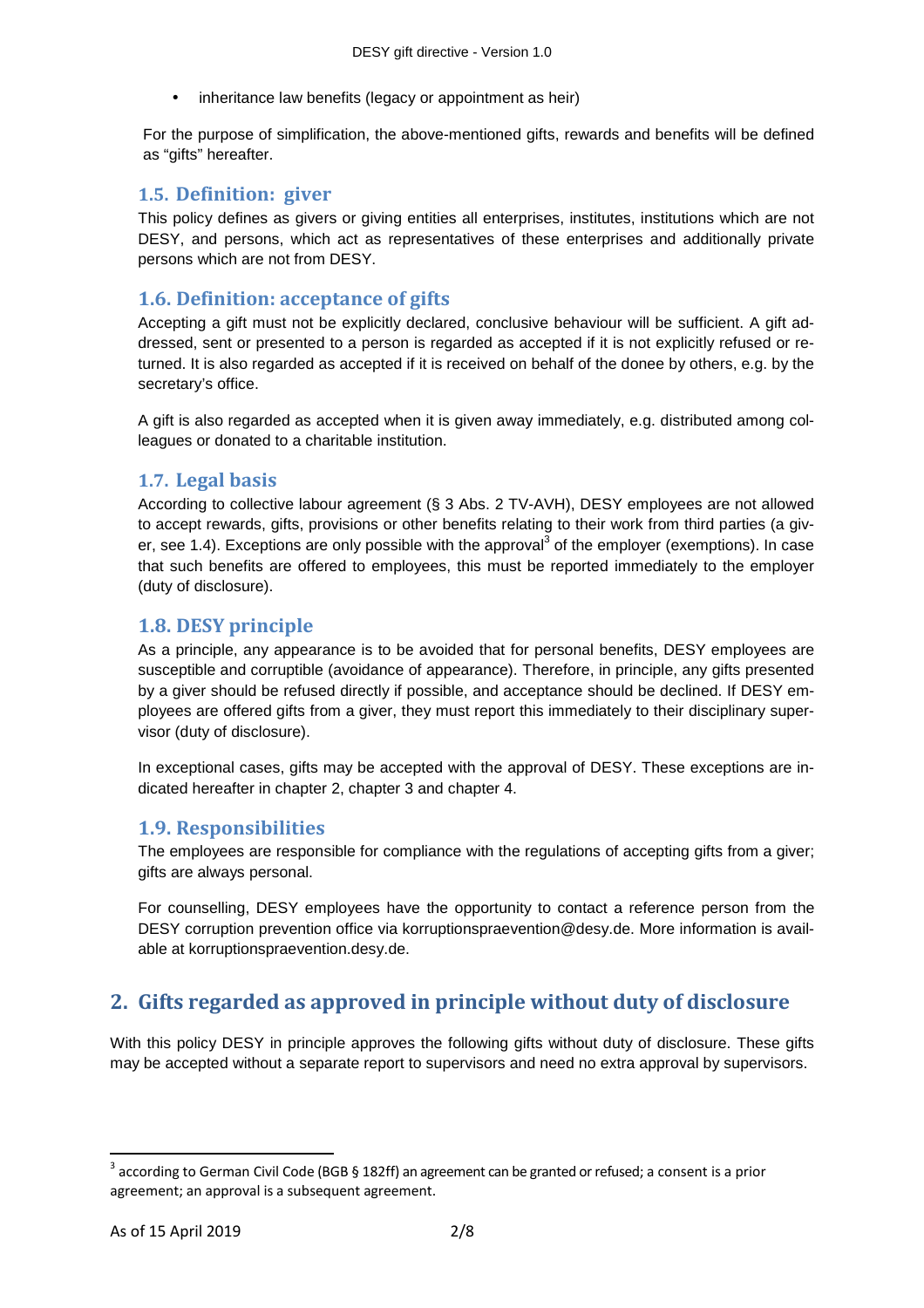# **2.1. Widely distributed promotional items**

Gifts of low value, with purchasing or manufacturing costs of less than 10 euros, aimed at a not precisely specified group of persons, are regarded as widely distributed promotional items<sup>4</sup>. These include low value promotional articles such as pencils, notepads, sweets, small calendars. Those widely distributed gifts may always be accepted.

#### **2.2. Minor Services**

Minor services, as long as these facilitate or speed up the execution of professional affairs (e.g. by picking up somebody from the station by car) and services within the framework of courtesy (taking along somebody by car, making use of somebody's telephone for a short time, etc.), may be accepted.

# **2.3. Participation in hospitality**

#### *2.3.1. Refreshments, Business courtesies*

Hospitality by a giver, including refreshments, so-called courtesies such as cold and hot beverages, pastry, sandwiches or the like, during an official action or when participating at events within the framework of official work, may be accepted.

#### *2.3.2. Hospitality*

Hospitality invitations from a giver on occasion of events to which employees assist in performance of their official duties or for further training may be accepted in principle if DESY is predominantly interested in the hospitality participation and if there is a time- and location-related connection to the official duty. This for example includes work and closed meetings, further training, committee meetings, seminars, colloquiums, workshops, symposiums, conferences and congresses. It is necessary to ensure that such hospitality will be appropriate. In case of an official journey an additional business trip application is needed, which has to be approved. This does not concern invitations as described in chapter 5.3.

#### **2.4. Payment of travel expenses by giver**

Invitations from a giver to employees with the offer to completely or partly pay for the travel expenses for journeys of conference speakers, panel participants, counsellors or for other purposes of scientific or administrative exchange, which have been accepted in the interest of DESY and are carried out as an official journey, are not considered as gifts in accordance with this policy and may be accepted in principle. A business trip application has to be done and approved the usual way. DESY must be informed about these payments in this travel application and in the accounting of this journey.

#### **2.5. Private gifts**

The prohibition to accept gifts does not apply to gifts purchased privately by a person from the staff who within a customary extent wants to give a present to another employee, e.g. on occasion of a birthday, an anniversary, the birth of a child, etc. – i.e. private gifts with no reference to work and duty at DESY.

# **3. Gifts subject to disclosure which do not require approval**

For the following gifts from a giver; with this policy, DESY grants a tacit agreement. However, they are subject to disclosure according to DESY procedure (see chapter 7.1), but do not need a further approval by DESY.

l

 $^4$  Circular of the Federal Ministry of Finance (BMF) as of 19 May 2015 (IV C 6 - S 2297-b/14/10001 BStBl 2015 I S. 468) on the generalisation of the income tax regarding tangible gifts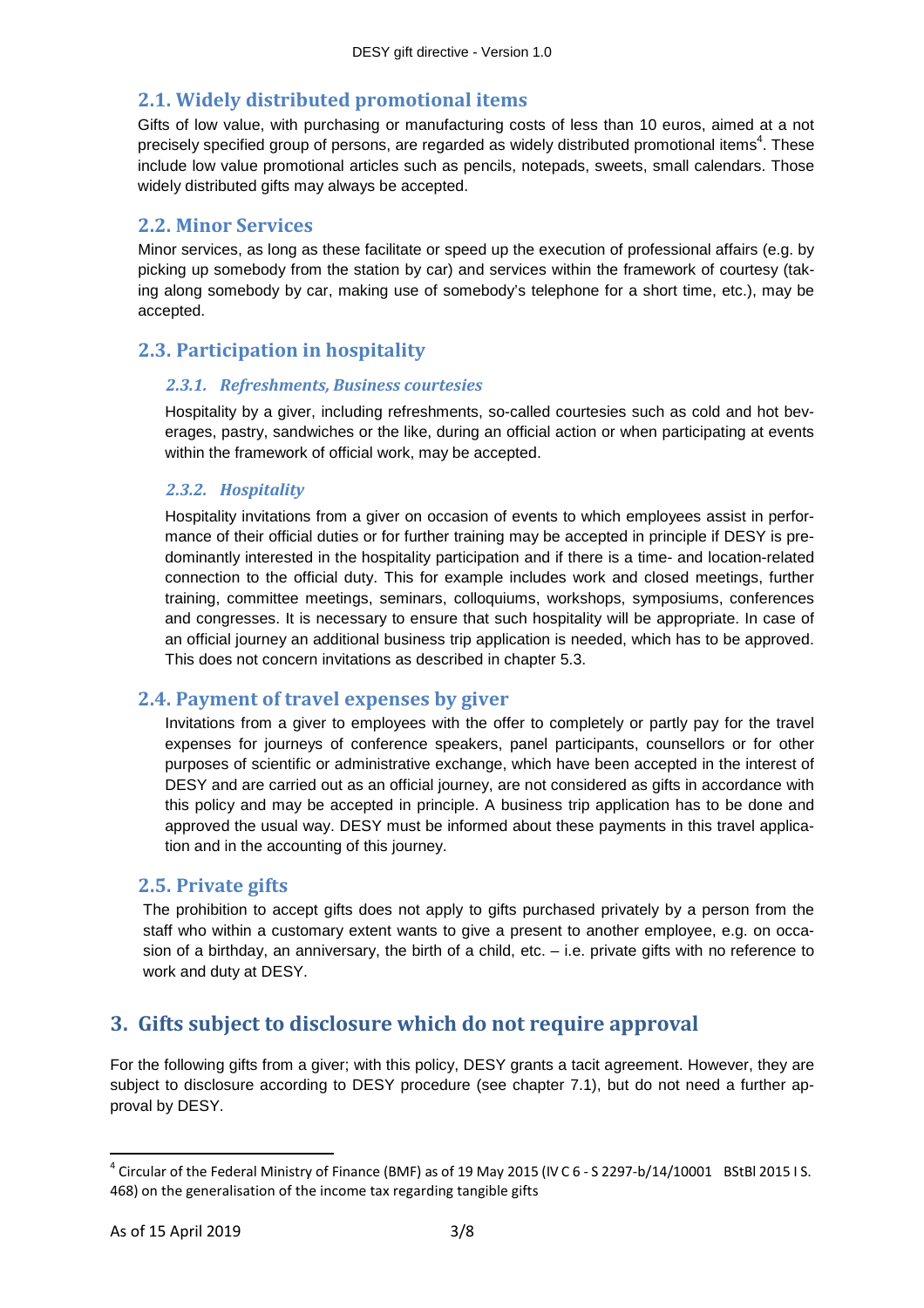#### **3.1. Gifts which are not worth more than 25 EUR**

Gifts which are not worth more than 25 EUR per giver per year may be accepted by employees but have to be disclosed. This particularly includes promotional gifts of higher value which are addressed or are delivered to or for individual persons.

# **3.2. Socially acceptable gifts from guests which are not worth more 25 EUR**

It is possible to receive socially acceptable gifts from guests<sup>5</sup> and traditional courtesies which are not worth more than 25 EUR per giver per year, presented to the donee with regard to his or her role at DESY by partners from abroad, partner universities or political personages, and when it is to be expected that its refusal would have a negative impact on DESY's reputation. However, these gifts must be reported to the disciplinary supervisor.

#### **3.3. Scientific promotional awards**

In order to meet the special requirements of DESY research, there are special regulations for the acceptance of scientific promotional awards, based on the letter of the Federal Ministry of Education and Research of 21 February 2007<sup>6</sup>. According to this, awards within the framework of "pure" basic research are classified as not being subject to approval (in compliance with the law § 70 BBG $^7$ ). Nevertheless, they must be disclosed.

#### **3.4. Other professional prizes and awards**

Prizes obtained within the framework of official work, e.g. awards for apprentices, awards for a particular achievement in the project, awards from the state, etc. are subject to the duty of disclosure.

# **4. Gifts subject to disclosure and approval**

The following gifts are subject to disclosure and require approval according to DESY procedure (see chapter **Fehler! Verweisquelle konnte nicht gefunden werden.**).

#### **4.1. Gifts which are worth more than 25 EUR**

Gifts which are worth more than 25 EUR per giver per year may only be accepted by the employee after disclosure and approval by the corresponding supervisor. This particularly includes promotional gifts of higher value which are addressed or are delivered to or for individual persons.

# **4.2. Socially acceptable gifts of guests which are worth more than 25 EUR**

Socially acceptable gifts from guests<sup>5</sup> and traditional courtesies which are worth 25 EUR and more per giver per year, presented to the gift recipient with regard to his or her role at DESY by partners from abroad, partner universities or political personages, and when it is to be expected that its refusal would have a negative impact on DESY's reputation, are subject to disclosure and approval. The directorate decides on the final use of these socially acceptable gifts from guests.

 $\overline{\phantom{0}}$ 

 $<sup>5</sup>$  socially acceptable, out of courtesy to the host</sup>

<sup>6</sup> Letter of the Federal Ministry of Education and Research (BMBF) (GZ Z12-06250-3(2002)) of 21 February 2007 referring to the circular of the BMI (AZ: D I 3 - 210170/1) page 3: awards within the framework of "pure" basic research are classified as not being subject to approval in compliance with the law § 70 of the Federal Civil Servants Act BBG<sup>7</sup>.

<sup>&</sup>lt;sup>7</sup> Suspended on 12 February 2009 by article 17 paragraph 11 sentence 2 of the law of 5 February 2009 (BGBI. I p. 160) replaced by § 71 BBG.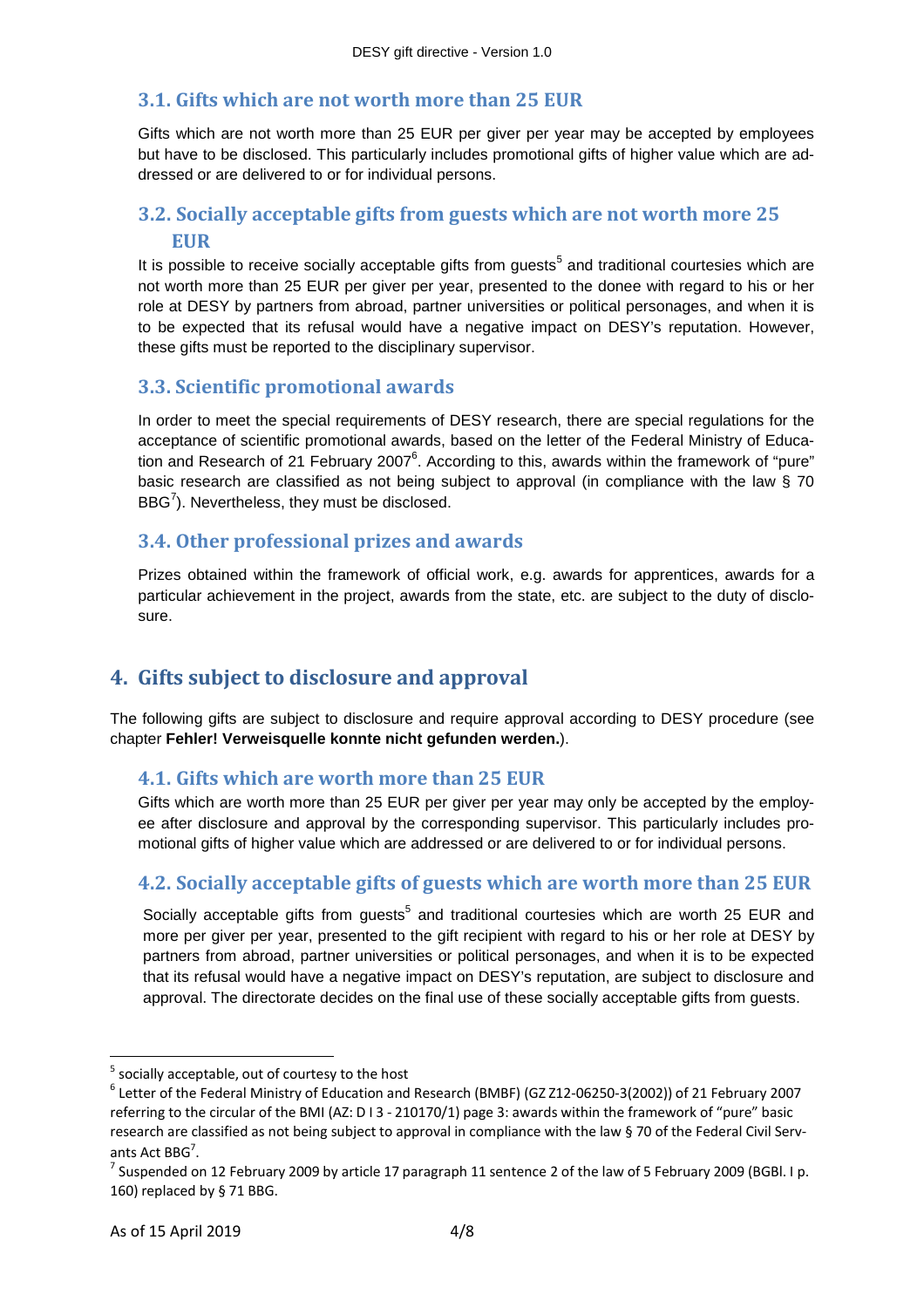#### **4.3. Invitations to attend an event without or with reduced costs**

Invitations of givers to attend information and presentation events without or with reduced costs, such as product presentations, machine demonstrations, factory tours, or symposiums, workshops and conferences, which are offered to employees obviously with regard to their work at DESY, may only be accepted if there is an official reason for participation. It must be evident that the work for DESY will not be unfavourably affected or impaired and that there is not the slightest suggestion of accepting an advantage. These invitations are subject to disclosure and need approval.

Acceptance is prohibited for cost-free or reduced tickets to trade fairs if the giver is one of the exhibitors, when these tickets are offered to employees or colleagues obviously with regard to their work at DESY.

Exceptions are cost-free or reduced trade fair tickets which were acquired either due to a club membership of the employee or DESY or if DESY itself could hand out those cost-free or reduced trade fair tickets because of being an exhibitor. These tickets may be accepted and used when there is an official reason for participation. These cost-free or reduced tickets of givers to trade fairs are subject to disclosure and need approval.

# **5. Book gifts**

Gifts such as books, print media, electronic media (e.g. CD's, DVD's, USB sticks, ebooks, downloads) and electronical devices (e.g. tablets, ebook reader, smartphones, laptops) are inkind gifts (see 1.4). These are considered as gifts in accordance with this policy. They are subject to the indicated rules of disclosure and approvement.

Book gifts subject to approval<sup>8</sup> worth more than 25 EUR which are given to employees with regard to their work at DESY and which are relevant for their official tasks may be accepted in principle on condition that these will be provided to DESY. These book gifts should be handed over to the DESY library. They will be registered with the possibility to borrow them in the usual way.

Book and journal gifts which are given to those who have participated in its making, for example as an author, editor, referee or proofreader are not regarded as gifts within the meaning of this gift directive.

Media (e.g. books, electronic media, tablets, e-book readers, etc.) which are distributed at trainings and further education measures are not regarded as gifts but as working materials within the meaning of this directive. They belong to the group funding the further education measures. These media have to be registered in the DESY inventory or at the DESY library.

# **6. Gifts which are not approvable - prohibition of acceptance**

The following gifts are not approvable and can by no means be accepted.

#### **6.1. Gift of money**

Gifts of givers in the form of cash, e.g. donations for the kitty, tips or the like, or other means of payment such as coupons, tokens, fuel cards etc. which are given to employees with regard to their work at DESY must not be accepted.

#### **6.2. Contest prizes**

Employees are not allowed to participate in contests at fairs and conferences which are attended for official reasons.

 $\overline{\phantom{0}}$ 

 $^8$  This applies to printed books, CD's, DVD's, media, which the DESY library usually administers and supplies.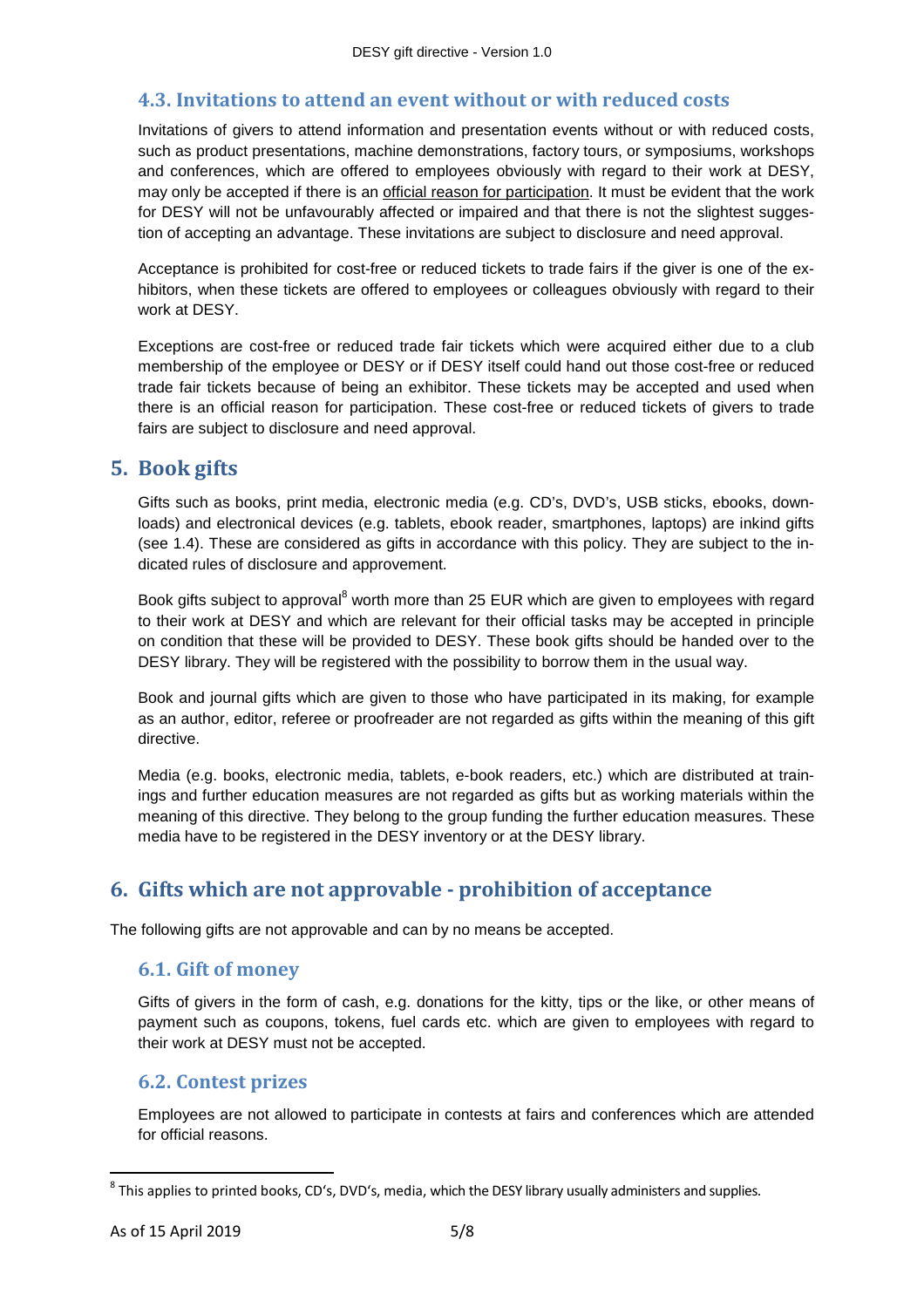In case givers invite employees to participate in raffles, contests, tombolas, etc., obviously with regard to their work at DESY, and without the approval of DESY, they must refuse this. Prizes of such games must never be accepted.

Exceptions are prize games which are carried out with the approval of DESY. Prizes of games approved by DESY may be accepted.

### **6.3. Invitations of firms to events without reference to official duties**

Employees are not allowed to accept invitations from firms, obviously with regard to their work at DESY, to events with the purpose to establish or strengthen customer relation, without any official interest on the part of DESY, as for example invitations to lunch or dinner without official reason, specialty meals (asparagus, fish, mulled wine, etc.), sightseeing tours, promotional trips, museum or factory tours, city or holiday trips, etc..

#### **6.4. Contributions to private events**

Gifts, which employees receive from givers, obviously with regard to their work at DESY, as contributions to private events among DESY colleagues, such as beverages for an office or Christmas party, a cake for an anniversary party, a suckling pig for a farewell party or to celebrate the start of the new job, or money contributions for these parties, must not be accepted.

# **7. Disclosure and approval procedures at DESY**

# **7.1. Disclosure Obligation**

Gifts from givers which are subject to disclosure have to be reported immediately to the disciplinary supervisor of the donee. The superior must be informed promptly in written form<sup>9</sup> or by email about what (description with estimated value in EUR) was given by whom (name, function, firm) when (date and reason) and to whom (name, function, division). In this case, a personal verbal message will not be sufficient.

The disclosure information must be confirmed to the donee by the disciplinary supervisor in written form or by email.

An optional sample form for a gift disclosure is available at the DESY corruption prevention office which will also answer questions on the procedure, see http://korruptionspraevention.desy.de.

# **7.2. Requirement of approval**

Gifts from givers which do not only require disclosure but are also subject to approval have to be reported by the donee to his or her disciplinary supervisor. The disciplinary supervisor has to submit it to the authorising executive for approval. The supervisor has to be informed promptly in written form $^9$  or by email about what (description with estimated value in EUR) was given by whom (name, function, firm) when (date and reason) and to whom (name, function, division) together with the request for approval to keep the gift. In this case, a personal verbal message will not be sufficient.

The disciplinary supervisor of the donee forwards the gift disclosure to the authorising executive for approval. The authorising executive is the corresponding deputy director.

An optional sample form for a gift disclosure with a request for approval is available at the DESY corruption prevention office which will also answer questions on the procedure, see http://korruptionspraevention.desy.de.

l

 $^9$  according to German Civil code (BGB § 126) written form means: a statement written on paper and personally signed by the person who has stated it.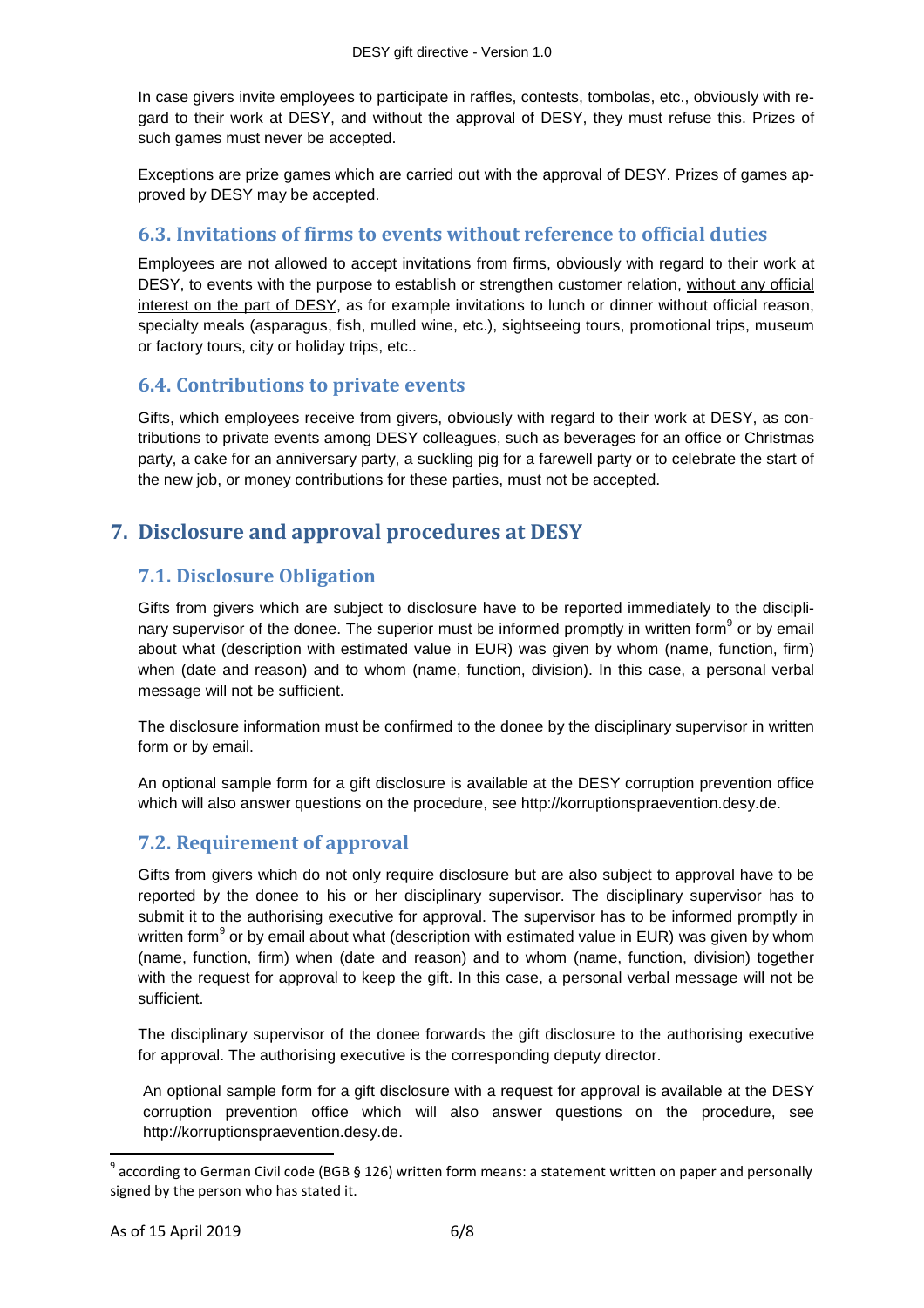#### *7.2.1. Approval by the authorising executive*

The request of the donee for approval must be thoroughly reviewed by the authorising executive and decided at his or hers dutiful discretion.

For the exercise of dutiful discretion, the following must be taken into consideration: Each individual case must be viewed separately. Approval should only be given if there is no reason to assume that the exercise of work will be unfavourably affected or impaired and there should not be the slightest suggestion of accepting an advantage. Therefore, it is necessary to consider which service might be expected from the donee as a return for the gift.

In case of invitations to participate in events it must be considered if there is an occupational connection to the event and if the interest of DESY in participation is predominant. When this is true for both, the request for participation may be approved. In case of an official journey a business trip application is additionally needed which must be approved in the usual manner.

Approval may also be given under certain conditions. For example, it can be determined that the gift may only be officially used or made available for general use (e.g. book gifts) or to hand it over to DESY for purposes of presentations (e.g. for a permanent exhibition).

The authorising executive has to inform the donee about the decision via the disciplinary supervisor in written form<sup>9</sup> or by email. In case of approval under certain conditions, these conditions must be specified and the decision must be justified in the notification about the decision. The contact person for corruption prevention at DESY will receive a copy of the notification from the authorising executive.

#### *7.2.2. Refusal of approval by the authorising executive*

If the authorising executive has concerns to allow the acceptance of the gift, the approval must be dismissed.

The authorising executive has to inform the donee about the decision via the disciplinary supervisor in written form<sup>9</sup> or by email. The refusal of the approval must be justified in the notification about the decision. The contact person for corruption prevention at DESY will receive a copy of the notification from the authorising executive.

# **8. Returning or sending back gifts**

In case the donee already accepted the gift but does not want to keep the gift or if the donee obtained no approval to accept the gift, the donee must return or send back the gift to the giver.

Returning the gift to the giver can be done by the donee personally or by a third person. The returning of the gift or the redemption of the gift by the giver must be documented (e.g. with a receipt of redemption).

Sending back the gift to the giver can be done by using the customary dispatch service at DESY. The shipping costs will be paid by DESY.

When sending back a gift, the giver is to be asked to refrain from sending gifts in the future. A sample letter is available at the DESY corruption prevention office which will also answer questions on the procedure, see http://korruptionspraevention.desy.de.

The returning or the redemption of the gift must be documented by the donee.

If returning or sending back is not possible, for example because it is a socially acceptable gift (see 3.2 and 4.2) or because sending back the gift is uneconomic, or for other reasons, the gift has to be handed out to DESY, to the DESY corruption prevention officer. The gift is to be assigned to DESY,